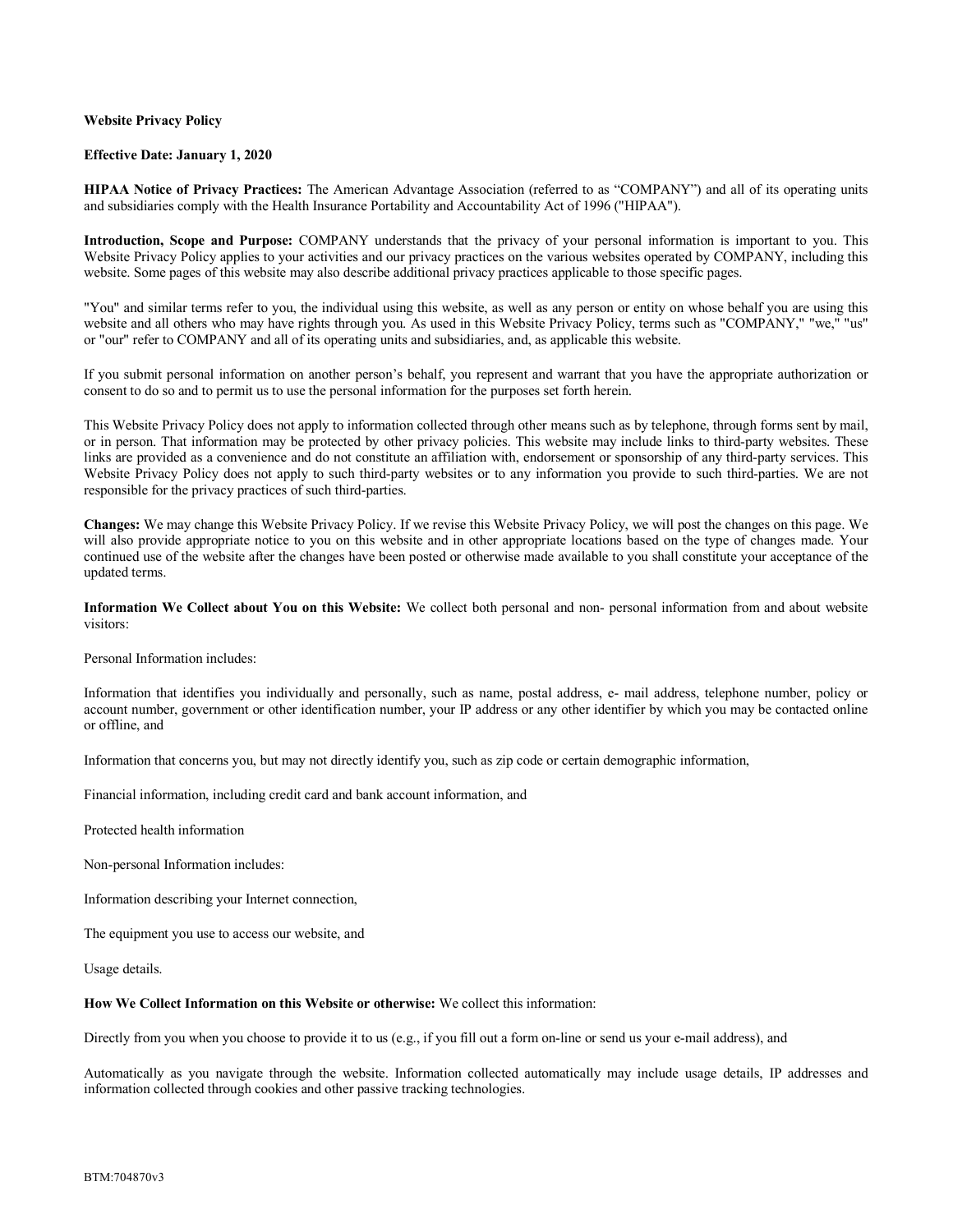From third party organizations with whom you are affiliated or have a consumer or business relationship such as your employer, labor union, association, financial institution or health care benefits provider when they chose to provide you with acces to information, products or services we offer

**Technologies We Use:** We may use the following technologies to collect certain information about you or the computer you use to visit this website:

Cookies (or browser cookies). A cookie is a small file placed on the hard drive of your computer. You may refuse to accept browser cookies through your browser settings. If you select this setting you may be unable to access certain parts of our website. Unless you have adjusted your browser setting so that it will refuse cookies, our system will issue cookies when you direct your browser to our website. We may also use a similar technology, which permits COMPANY to track browsing activity across our collective websites.

Flash Cookies. Certain features of our website may use local stored objects (or Flash cookies) to collect and store information about your preferences and navigation to, from and on our website. Flash cookies are not managed by the same browser settings as are used for browser cookies.

**How We Use Your Information / Why we collect Your Informtion:** We use information that we collect about you, or that you provide to us, including personal information:

To present our website and its contents to you.

To provide you with information, products or services that you request from us; that we are contracted to provide through your membership; or that we believe may be of interest to you.

To fulfill any other purpose for which you provide it, such as subscribing you to an e-mail newsletter.

To provide you with notices about your account and status.

To carry out our obligations and enforce our rights arising from any contracts entered into between you and us, including for billing and collection.

To notify you about changes to our website or any products or services we offer or provide through it.

To notify you about any of the benefits or services you may be eligible to receive.

To allow you to participate in interactive features on our website, if any.

To contact you regarding any of our services you have accessed, whether through our website or otherwise.

To contact you about prescriptions you have purchased from pharmacies you use to fill your prescriptions.

To comply with applicable laws, regulations, and legal process.

In any other way we may describe when you provide the information.

To keep a record of our transactions and communications.

As otherwise necessary or useful for us to conduct our business, as long as the use is permitted by law. Specific examples include: Analyzing our audience and use patterns for the website; storing information about your preferences and allowing us to direct or customize specific content to you; recognizing you when you return to this website or speeding-up your login.

For the protection of our operations or those of any of our affiliates, or to protect our rights, privacy, safety, or property or that of our affiliates, you or other parties.

For any other purpose with your consent.

You understand and specifically agree that we may use the information you provide through this website to contact you, including any email address, telephone number, cell phone number, text message number, or fax number. We may contact you without limitation regarding: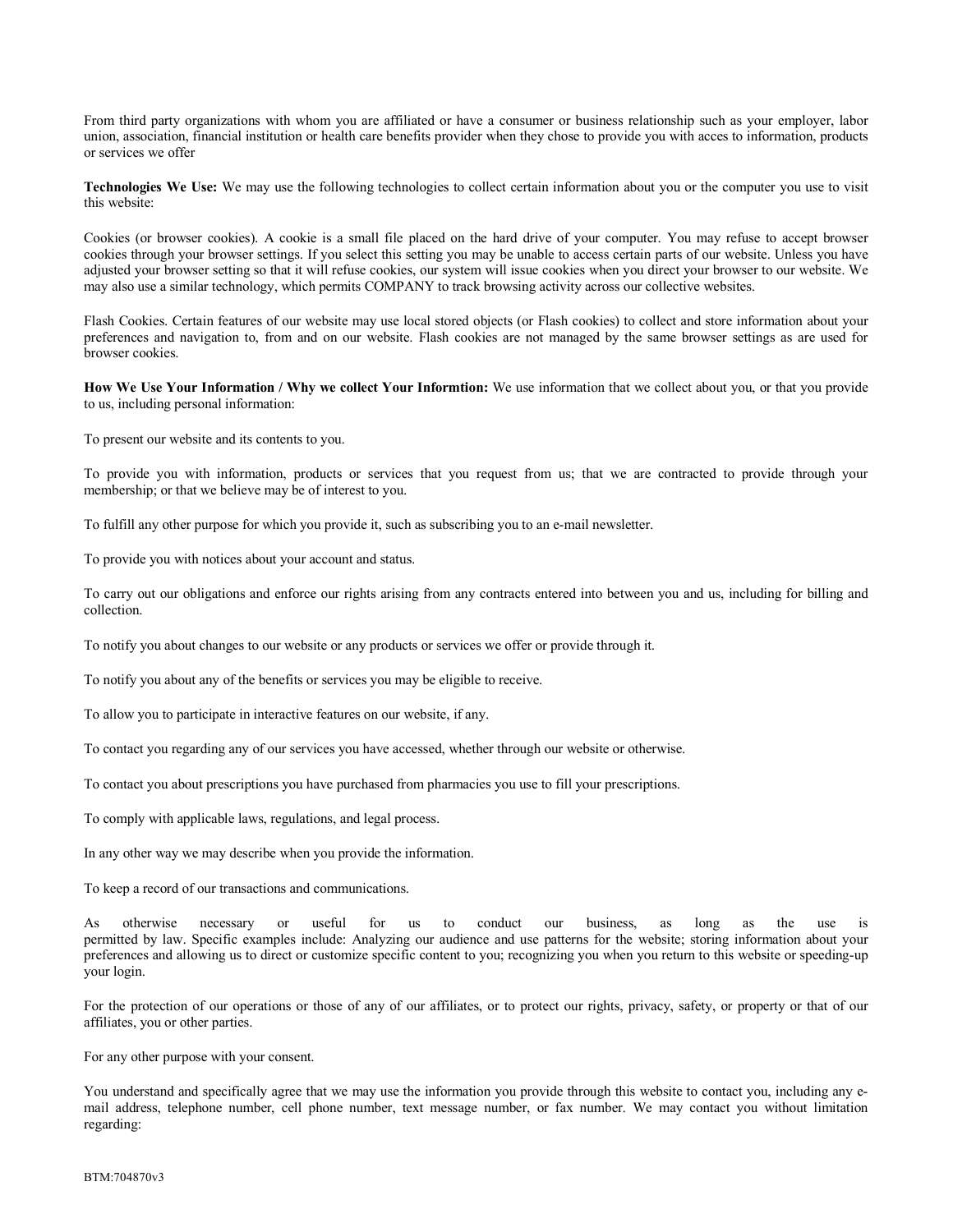Any services we provide to you, whether through the website or otherwise.

Benefits you are eligible to receive.

Information about medication you are taking.

We may combine any of the above information with other information not subject to this Website Privacy Policy. We may receive this information from you or from other third-parties. This information may be subject to other privacy policies.

## **Sharing of Information:**

*Non-Personal Information.* Because non-personal information does not identify who you are, we do not limit the ways we may use or share non-personal information. For example, we may share non-personal information with our affiliates, suppliers, employees and agents, other businesses, and the government.

*Personal Information.* We will only share your personal information with third-parties as outlined in this Website Privacy Policy (in its current or future form) and as otherwise permitted by law.

We share and give access to personal information to our employees and agents (including employees and agents or our affiliates) in the course of operating our businesses. For example, if you sent us an e-mail asking a question, we would provide your e-mail address to one of our employees or agents, along with your question, in order for that person to reply to your e-mail. We may share personal information with other divisions within COMPANY and with our affiliate entities to ensure that we have the most up to date contact information across these entities and to coordinate the services and benefits you receive from us.

We share personal information with your health care providers, and your pharmacies/pharmacists to coordinate your care and, as necessary, to arrange payment for services and benefits you have received. We may also share personal information with appropriate government agencies as required by law.

We may share and give access to personal information with third party benefit and service providers providing benefits and or services that are being provided to you through us and with whom we are contracted to provide you access to such benefits

We may share and give access to personal information with vendors we hire to perform services on our behalf. For example, we may hire a vendor to help us send and manage e-mail. Similarly, we may hire vendors to operate some of our websites.

If we share or give access to personal information to vendors we require them to use the personal information only for limited purposes, such as for sending you the e-mail in the example above. If you believe we or any company associated with COMPANY has misused or improperly disclosed or lost any of your information please contact us immediately and report such matter using the contact information provided below.

We may share personal information with a successor if all or part of our business is sold, merged, dissolved, acquired, or in a similar transaction, or in the event of a corporate reorganization.

We may share personal information in response to a court order, subpoena, search warrant, law or regulation. We may cooperate with law enforcement authorities in investigating and prosecuting website visitors who violate our rules, or engage in behavior that is harmful to other visitors, or is illegal.

**Your Choices and Reviewing Your Information:** If you have an account with COMPANY, then you may contact us using the contact information at the end of this document to request access to the personal information we have regarding you, and if need be, you may revise this information; request that we erase some or all of this information; or request that we do no sell or share this information with any third parties. In order to access this information or update, erase or restrict the use of this information, you will be required to provide the Username and Password on your membership ID Card.

**Do Not Track Disclosure:** This website does not monitor for or behave differently if your computer transmits a "do not track" or similar beacon or message.

**Website and Information Security:** We use a number of security methods designed to protect the security and integrity of information submitted through this website. These methods include:

Physical security methods (such as locks and alarm systems),

Electronic security methods (such as passwords and firewalls), and